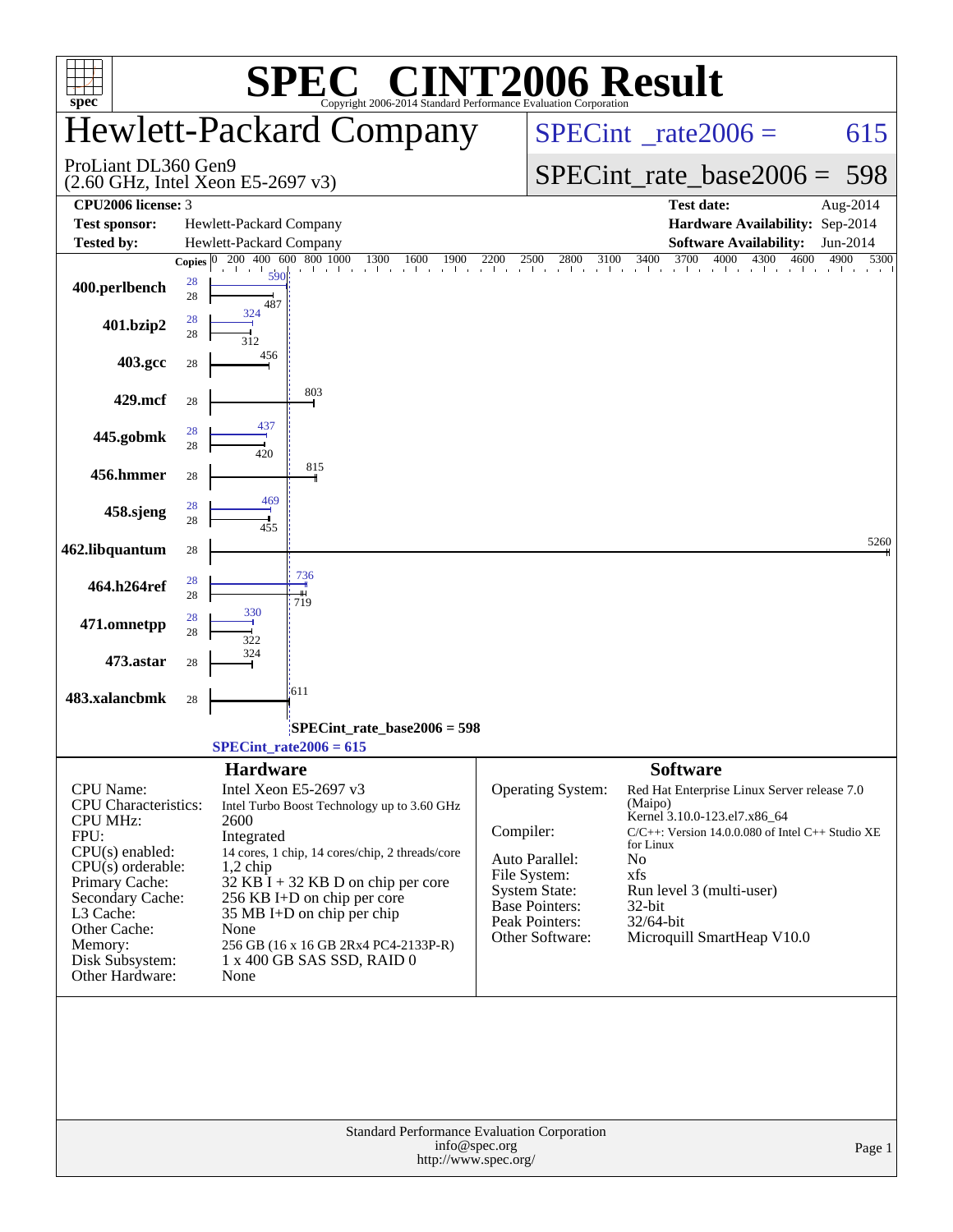

# Hewlett-Packard Company

ProLiant DL360 Gen9

 $SPECTnt_rate2006 = 615$ 

## [SPECint\\_rate\\_base2006 =](http://www.spec.org/auto/cpu2006/Docs/result-fields.html#SPECintratebase2006) 598

**[Test sponsor:](http://www.spec.org/auto/cpu2006/Docs/result-fields.html#Testsponsor)** Hewlett-Packard Company **[Hardware Availability:](http://www.spec.org/auto/cpu2006/Docs/result-fields.html#HardwareAvailability)** Sep-2014

(2.60 GHz, Intel Xeon E5-2697 v3)

**[CPU2006 license:](http://www.spec.org/auto/cpu2006/Docs/result-fields.html#CPU2006license)** 3 **[Test date:](http://www.spec.org/auto/cpu2006/Docs/result-fields.html#Testdate)** Aug-2014 **[Tested by:](http://www.spec.org/auto/cpu2006/Docs/result-fields.html#Testedby)** Hewlett-Packard Company **[Software Availability:](http://www.spec.org/auto/cpu2006/Docs/result-fields.html#SoftwareAvailability)** Jun-2014

#### **[Results Table](http://www.spec.org/auto/cpu2006/Docs/result-fields.html#ResultsTable)**

|                    | <b>Base</b>   |                |       |                                                                                                          |       |                |                  | <b>Peak</b>   |                |              |                |              |                |              |
|--------------------|---------------|----------------|-------|----------------------------------------------------------------------------------------------------------|-------|----------------|------------------|---------------|----------------|--------------|----------------|--------------|----------------|--------------|
| <b>Benchmark</b>   | <b>Copies</b> | <b>Seconds</b> | Ratio | <b>Seconds</b>                                                                                           | Ratio | <b>Seconds</b> | Ratio            | <b>Copies</b> | <b>Seconds</b> | <b>Ratio</b> | <b>Seconds</b> | <b>Ratio</b> | <b>Seconds</b> | <b>Ratio</b> |
| 400.perlbench      | 28            | 562            | 487   | 562                                                                                                      | 487   | 559            | 489 <sub>l</sub> | 28            | 464            | 590          | 463            | 591          | 463            | 590          |
| 401.bzip2          | 28            | 867            | 312   | 866                                                                                                      | 312   | 868            | 311              | 28            | 833            | 324          | 834            | 324          | 831            | 325          |
| $403.\mathrm{gcc}$ | 28            | 493            | 457   | 495                                                                                                      | 456   | 495            | 456              | 28            | 493            | 457          | 495            | 456          | 495            | 456          |
| $429$ .mcf         | 28            | 318            | 803   | 317                                                                                                      | 806   | 319            | 801              | 28            | 318            | 803          | 317            | 806          | 319            | 801          |
| $445$ .gobm $k$    | 28            | 702            | 418   | 699                                                                                                      | 420   | 698            | 421              | 28            | 673            | 436          | 673            | 437          | 672            | 437          |
| 456.hmmer          | 28            | 321            | 814   | 318                                                                                                      | 822   | 321            | 815              | 28            | 321            | 814          | 318            | 822          | 321            | 815          |
| 458 sjeng          | 28            | 751            | 451   | 745                                                                                                      | 455   | 735            | 461              | 28            | 723            | 469          | 723            | 469          | 723            | <u>469</u>   |
| 462.libquantum     | 28            | 110            | 5250  | 110                                                                                                      | 5260  | 110            | 5270             | 28            | 110            | 5250         | 110            | 5260         | 110            | 5270         |
| 464.h264ref        | 28            | 862            | 719   | 835                                                                                                      | 742   | 880            | 704              | 28            | 828            | 748          | 844            | 734          | 842            | 736          |
| 471.omnetpp        | 28            | 547            | 320   | 543                                                                                                      | 322   | 540            | 324              | 28            | 526            | 333          | 530            | 330          | 530            | 330          |
| $473.$ astar       | 28            | 602            | 327   | 607                                                                                                      | 324   | 607            | 324              | 28            | 602            | 327          | 607            | 324          | 607            | 324          |
| 483.xalancbmk      | 28            | 316            | 611   | 318                                                                                                      | 608   | 315            | 613              | 28            | 316            | 611          | 318            | 608          | 315            | 613          |
|                    |               |                |       | Results appear in the order in which they were run. Bold underlined text indicates a median measurement. |       |                |                  |               |                |              |                |              |                |              |

#### **[Submit Notes](http://www.spec.org/auto/cpu2006/Docs/result-fields.html#SubmitNotes)**

 The numactl mechanism was used to bind copies to processors. The config file option 'submit' was used to generate numactl commands to bind each copy to a specific processor. For details, please see the config file.

#### **[Operating System Notes](http://www.spec.org/auto/cpu2006/Docs/result-fields.html#OperatingSystemNotes)**

 Stack size set to unlimited using "ulimit -s unlimited" Transparent Huge Pages enabled with: echo always > /sys/kernel/mm/transparent\_hugepage/enabled Filesystem page cache cleared with: echo 1 > /proc/sys/vm/drop\_caches runspec command invoked through numactl i.e.: numactl --interleave=all runspec <etc>

#### **[Platform Notes](http://www.spec.org/auto/cpu2006/Docs/result-fields.html#PlatformNotes)**

BIOS Configuration: HP Power Profile set to Maximum Performance Thermal Configuration set to Maximum Cooling Collaborative Power Control set to Disabled QPI Snoop Configuration set to Cluster on Die Processor Power and Utlization Monitoring set to Disabled Memory Patrol Scrubbing set to Disabled Memory Refresh Rate set to 1x Refresh

> Standard Performance Evaluation Corporation [info@spec.org](mailto:info@spec.org) <http://www.spec.org/>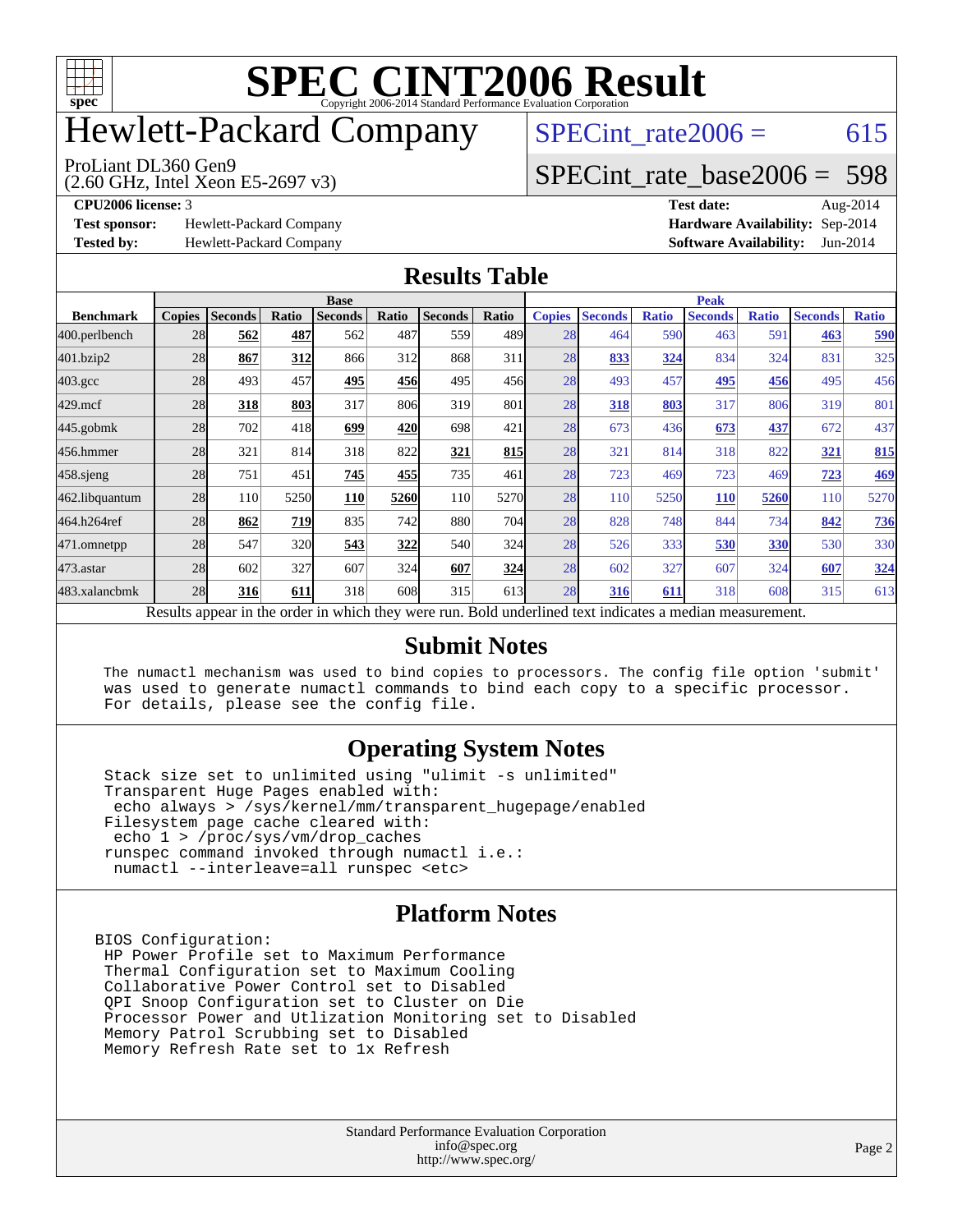

## Hewlett-Packard Company

SPECint rate $2006 = 615$ 

(2.60 GHz, Intel Xeon E5-2697 v3) ProLiant DL360 Gen9

[SPECint\\_rate\\_base2006 =](http://www.spec.org/auto/cpu2006/Docs/result-fields.html#SPECintratebase2006) 598

**[Test sponsor:](http://www.spec.org/auto/cpu2006/Docs/result-fields.html#Testsponsor)** Hewlett-Packard Company **[Hardware Availability:](http://www.spec.org/auto/cpu2006/Docs/result-fields.html#HardwareAvailability)** Sep-2014 **[Tested by:](http://www.spec.org/auto/cpu2006/Docs/result-fields.html#Testedby)** Hewlett-Packard Company **[Software Availability:](http://www.spec.org/auto/cpu2006/Docs/result-fields.html#SoftwareAvailability)** Jun-2014

**[CPU2006 license:](http://www.spec.org/auto/cpu2006/Docs/result-fields.html#CPU2006license)** 3 **[Test date:](http://www.spec.org/auto/cpu2006/Docs/result-fields.html#Testdate)** Aug-2014

#### **[General Notes](http://www.spec.org/auto/cpu2006/Docs/result-fields.html#GeneralNotes)**

Environment variables set by runspec before the start of the run: LD LIBRARY PATH = "/home/cpu2006/libs/32:/home/cpu2006/libs/64:/home/cpu2006/sh"

 Binaries compiled on a system with 1x Core i7-860 CPU + 8GB memory using RedHat EL 6.4

**[Base Compiler Invocation](http://www.spec.org/auto/cpu2006/Docs/result-fields.html#BaseCompilerInvocation)**

[C benchmarks](http://www.spec.org/auto/cpu2006/Docs/result-fields.html#Cbenchmarks): [icc -m32](http://www.spec.org/cpu2006/results/res2014q3/cpu2006-20140908-31233.flags.html#user_CCbase_intel_icc_5ff4a39e364c98233615fdd38438c6f2)

[C++ benchmarks:](http://www.spec.org/auto/cpu2006/Docs/result-fields.html#CXXbenchmarks) [icpc -m32](http://www.spec.org/cpu2006/results/res2014q3/cpu2006-20140908-31233.flags.html#user_CXXbase_intel_icpc_4e5a5ef1a53fd332b3c49e69c3330699)

### **[Base Portability Flags](http://www.spec.org/auto/cpu2006/Docs/result-fields.html#BasePortabilityFlags)**

 400.perlbench: [-DSPEC\\_CPU\\_LINUX\\_IA32](http://www.spec.org/cpu2006/results/res2014q3/cpu2006-20140908-31233.flags.html#b400.perlbench_baseCPORTABILITY_DSPEC_CPU_LINUX_IA32) 462.libquantum: [-DSPEC\\_CPU\\_LINUX](http://www.spec.org/cpu2006/results/res2014q3/cpu2006-20140908-31233.flags.html#b462.libquantum_baseCPORTABILITY_DSPEC_CPU_LINUX) 483.xalancbmk: [-DSPEC\\_CPU\\_LINUX](http://www.spec.org/cpu2006/results/res2014q3/cpu2006-20140908-31233.flags.html#b483.xalancbmk_baseCXXPORTABILITY_DSPEC_CPU_LINUX)

### **[Base Optimization Flags](http://www.spec.org/auto/cpu2006/Docs/result-fields.html#BaseOptimizationFlags)**

[C benchmarks](http://www.spec.org/auto/cpu2006/Docs/result-fields.html#Cbenchmarks):

[-xCORE-AVX2](http://www.spec.org/cpu2006/results/res2014q3/cpu2006-20140908-31233.flags.html#user_CCbase_f-xAVX2_5f5fc0cbe2c9f62c816d3e45806c70d7) [-ipo](http://www.spec.org/cpu2006/results/res2014q3/cpu2006-20140908-31233.flags.html#user_CCbase_f-ipo) [-O3](http://www.spec.org/cpu2006/results/res2014q3/cpu2006-20140908-31233.flags.html#user_CCbase_f-O3) [-no-prec-div](http://www.spec.org/cpu2006/results/res2014q3/cpu2006-20140908-31233.flags.html#user_CCbase_f-no-prec-div) [-opt-prefetch](http://www.spec.org/cpu2006/results/res2014q3/cpu2006-20140908-31233.flags.html#user_CCbase_f-opt-prefetch) [-opt-mem-layout-trans=3](http://www.spec.org/cpu2006/results/res2014q3/cpu2006-20140908-31233.flags.html#user_CCbase_f-opt-mem-layout-trans_a7b82ad4bd7abf52556d4961a2ae94d5)

[C++ benchmarks:](http://www.spec.org/auto/cpu2006/Docs/result-fields.html#CXXbenchmarks)

[-xCORE-AVX2](http://www.spec.org/cpu2006/results/res2014q3/cpu2006-20140908-31233.flags.html#user_CXXbase_f-xAVX2_5f5fc0cbe2c9f62c816d3e45806c70d7) [-ipo](http://www.spec.org/cpu2006/results/res2014q3/cpu2006-20140908-31233.flags.html#user_CXXbase_f-ipo) [-O3](http://www.spec.org/cpu2006/results/res2014q3/cpu2006-20140908-31233.flags.html#user_CXXbase_f-O3) [-no-prec-div](http://www.spec.org/cpu2006/results/res2014q3/cpu2006-20140908-31233.flags.html#user_CXXbase_f-no-prec-div) [-opt-prefetch](http://www.spec.org/cpu2006/results/res2014q3/cpu2006-20140908-31233.flags.html#user_CXXbase_f-opt-prefetch) [-opt-mem-layout-trans=3](http://www.spec.org/cpu2006/results/res2014q3/cpu2006-20140908-31233.flags.html#user_CXXbase_f-opt-mem-layout-trans_a7b82ad4bd7abf52556d4961a2ae94d5) [-Wl,-z,muldefs](http://www.spec.org/cpu2006/results/res2014q3/cpu2006-20140908-31233.flags.html#user_CXXbase_link_force_multiple1_74079c344b956b9658436fd1b6dd3a8a) [-L/sh -lsmartheap](http://www.spec.org/cpu2006/results/res2014q3/cpu2006-20140908-31233.flags.html#user_CXXbase_SmartHeap_32f6c82aa1ed9c52345d30cf6e4a0499)

### **[Base Other Flags](http://www.spec.org/auto/cpu2006/Docs/result-fields.html#BaseOtherFlags)**

[C benchmarks](http://www.spec.org/auto/cpu2006/Docs/result-fields.html#Cbenchmarks):

403.gcc: [-Dalloca=\\_alloca](http://www.spec.org/cpu2006/results/res2014q3/cpu2006-20140908-31233.flags.html#b403.gcc_baseEXTRA_CFLAGS_Dalloca_be3056838c12de2578596ca5467af7f3)

### **[Peak Compiler Invocation](http://www.spec.org/auto/cpu2006/Docs/result-fields.html#PeakCompilerInvocation)**

[C benchmarks \(except as noted below\)](http://www.spec.org/auto/cpu2006/Docs/result-fields.html#Cbenchmarksexceptasnotedbelow): [icc -m32](http://www.spec.org/cpu2006/results/res2014q3/cpu2006-20140908-31233.flags.html#user_CCpeak_intel_icc_5ff4a39e364c98233615fdd38438c6f2)

Continued on next page

Standard Performance Evaluation Corporation [info@spec.org](mailto:info@spec.org) <http://www.spec.org/>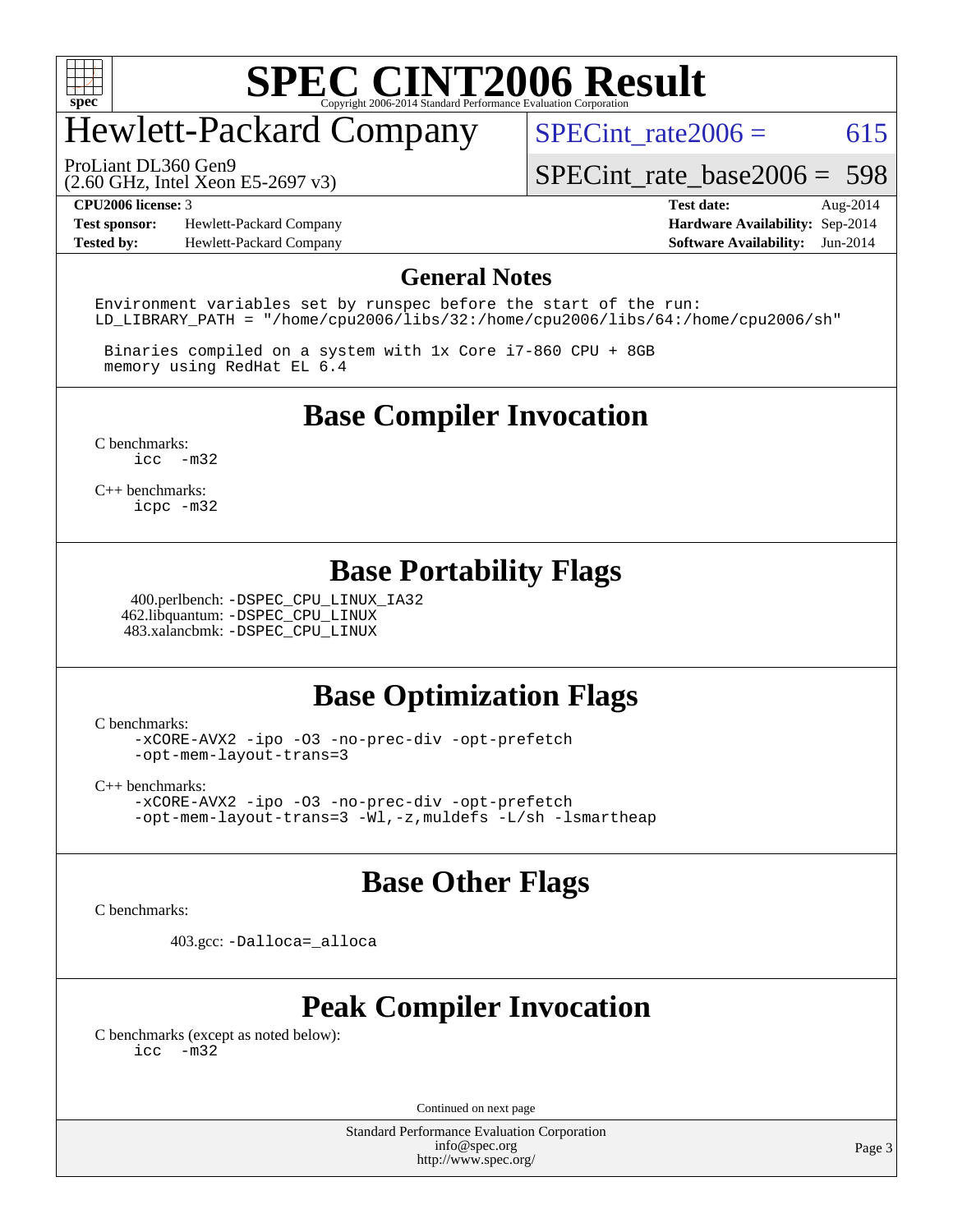

## Hewlett-Packard Company

 $SPECTnt_rate2006 = 615$ 

(2.60 GHz, Intel Xeon E5-2697 v3) ProLiant DL360 Gen9

SPECint rate base  $2006 = 598$ 

**[Test sponsor:](http://www.spec.org/auto/cpu2006/Docs/result-fields.html#Testsponsor)** Hewlett-Packard Company **[Hardware Availability:](http://www.spec.org/auto/cpu2006/Docs/result-fields.html#HardwareAvailability)** Sep-2014 **[Tested by:](http://www.spec.org/auto/cpu2006/Docs/result-fields.html#Testedby)** Hewlett-Packard Company **[Software Availability:](http://www.spec.org/auto/cpu2006/Docs/result-fields.html#SoftwareAvailability)** Jun-2014

**[CPU2006 license:](http://www.spec.org/auto/cpu2006/Docs/result-fields.html#CPU2006license)** 3 **[Test date:](http://www.spec.org/auto/cpu2006/Docs/result-fields.html#Testdate)** Aug-2014

## **[Peak Compiler Invocation \(Continued\)](http://www.spec.org/auto/cpu2006/Docs/result-fields.html#PeakCompilerInvocation)**

400.perlbench: [icc -m64](http://www.spec.org/cpu2006/results/res2014q3/cpu2006-20140908-31233.flags.html#user_peakCCLD400_perlbench_intel_icc_64bit_bda6cc9af1fdbb0edc3795bac97ada53)

401.bzip2: [icc -m64](http://www.spec.org/cpu2006/results/res2014q3/cpu2006-20140908-31233.flags.html#user_peakCCLD401_bzip2_intel_icc_64bit_bda6cc9af1fdbb0edc3795bac97ada53)

 $458 \text{.}$ sjeng: icc  $-\text{m64}$ 

[C++ benchmarks:](http://www.spec.org/auto/cpu2006/Docs/result-fields.html#CXXbenchmarks)

[icpc -m32](http://www.spec.org/cpu2006/results/res2014q3/cpu2006-20140908-31233.flags.html#user_CXXpeak_intel_icpc_4e5a5ef1a53fd332b3c49e69c3330699)

#### **[Peak Portability Flags](http://www.spec.org/auto/cpu2006/Docs/result-fields.html#PeakPortabilityFlags)**

```
 400.perlbench: -DSPEC_CPU_LP64 -DSPEC_CPU_LINUX_X64
    401.bzip2: -DSPEC_CPU_LP64
    458.sjeng: -DSPEC_CPU_LP64
462.libquantum: -DSPEC_CPU_LINUX
483.xalancbmk: -DSPEC_CPU_LINUX
```
## **[Peak Optimization Flags](http://www.spec.org/auto/cpu2006/Docs/result-fields.html#PeakOptimizationFlags)**

[C benchmarks](http://www.spec.org/auto/cpu2006/Docs/result-fields.html#Cbenchmarks):

```
Standard Performance Evaluation Corporation
                                        info@spec.org
                                      http://www.spec.org/
 400.perlbench: -xCORE-AVX2(pass 2) -prof-gen(pass 1) -ipo(pass 2)
             -O3(pass 2) -no-prec-div(pass 2) -prof-use(pass 2)
             -auto-ilp32
    401.bzip2: -xCORE-AVX2(pass 2) -prof-gen(pass 1) -ipo(pass 2)
             -O3(pass 2) -no-prec-div(pass 2) -prof-use(pass 2)
             -opt-prefetch -auto-ilp32 -ansi-alias
     403.\text{gcc: basepeak} = yes
      429.mcf: basepeak = yes
   445.gobmk: -xCORE-AVX2(pass 2) -prof-gen(pass 1) -prof-use(pass 2)
             -ansi-alias -opt-mem-layout-trans=3
   456.hmmer: basepeak = yes
     458.sjeng: -xCORE-AVX2(pass 2) -prof-gen(pass 1) -ipo(pass 2)
             -O3(pass 2) -no-prec-div(pass 2) -prof-use(pass 2)
             -unroll4 -auto-ilp32
462.libquantum: basepeak = yes
  464.h264ref: -xCORE-AVX2(pass 2) -prof-gen(pass 1) -ipo(pass 2)
             -O3(pass 2) -no-prec-div(pass 2) -prof-use(pass 2)
             -unroll2 -ansi-alias
                                      Continued on next page
```